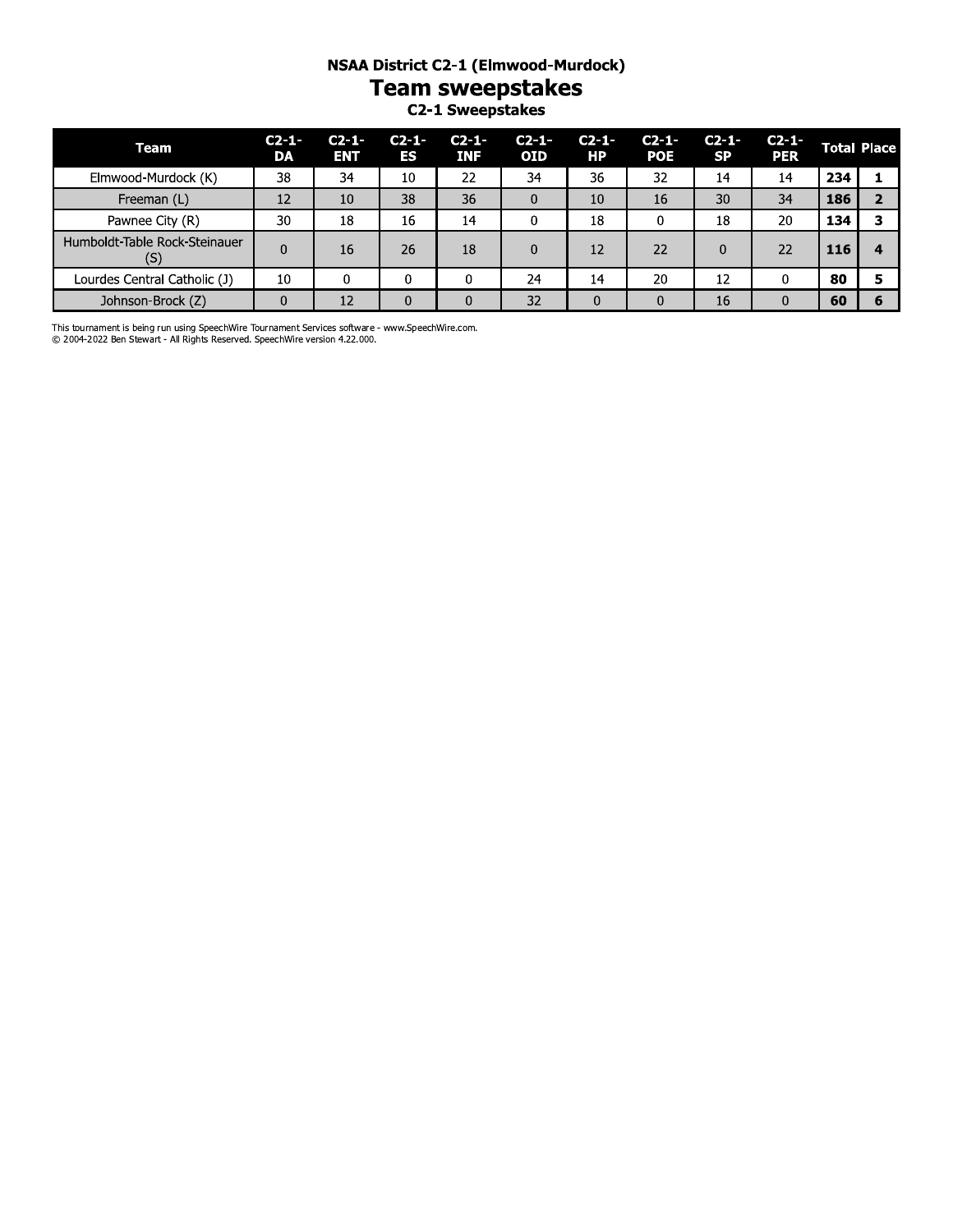# NSAA DISTrict C2-1 (Eimwood-Murdock) **CZ-1 Duet Acting**

| Code           | <b>Team</b>                   | Competitor(s)                          | <b>Prelims</b>  |                | Rank Spkr.   | <b>Head to</b> | <b>Recips</b> | <b>Prelim</b>  |
|----------------|-------------------------------|----------------------------------------|-----------------|----------------|--------------|----------------|---------------|----------------|
|                |                               |                                        | $\overline{2}$  |                | total points | head           |               | result         |
| A8             | Elmwood-Murdock               | Haylee Josoff and Sara Kicak           | $2(49)$ $1(48)$ | 3              | 97           |                | 1.50          | $\overline{2}$ |
| <b>B8</b>      | Freeman                       | Catie Reed and Trenn Hoffman-Ideus     | $4(45)$ 2(48)   | 6              | 93           |                | 0.75          | 5              |
| D <sub>7</sub> | Pawnee City                   | Emma Meints and Madison Fender         | $4(47)$ 3 (47)  | 7              | 94           |                | 0.58          | 6              |
| F <sub>8</sub> | Humboldt-Table Rock-Steinauer | Bailey Elrod and Rachel Hernandez      | $5(45)$ 4(46)   | 9              | 91           |                | 0.45          | 9              |
| 17             | Lourdes Central Catholic      | Hayden Beccard and Emma Misner         | $2(49)$ $2(48)$ | 4              | 97           | W              | 1.00          | 3              |
| K <sub>8</sub> | Elmwood-Murdock               | Averi Hoque and Lily Pope              | $1(50)$ $1(49)$ | $\overline{2}$ | 99           |                | 2.00          | 1              |
| L8             | Freeman                       | Meredith Ruyle and Jenna Husband       | $3(48)$ 5 (45)  | 8              | 93           |                | 0.53          | 8              |
| R <sub>8</sub> | Pawnee City                   | Sierra De Koning and Larissa Tegtmeier | $1(50)$ 3 (47)  | $\overline{4}$ | 97           |                | 1.33          | 4              |
| S8             | Humboldt-Table Rock-Steinauer | Alyssa Howe and Benjamin Shubert       | $3(47)$ 4(46)   |                | 93           |                | 0.58          | 7              |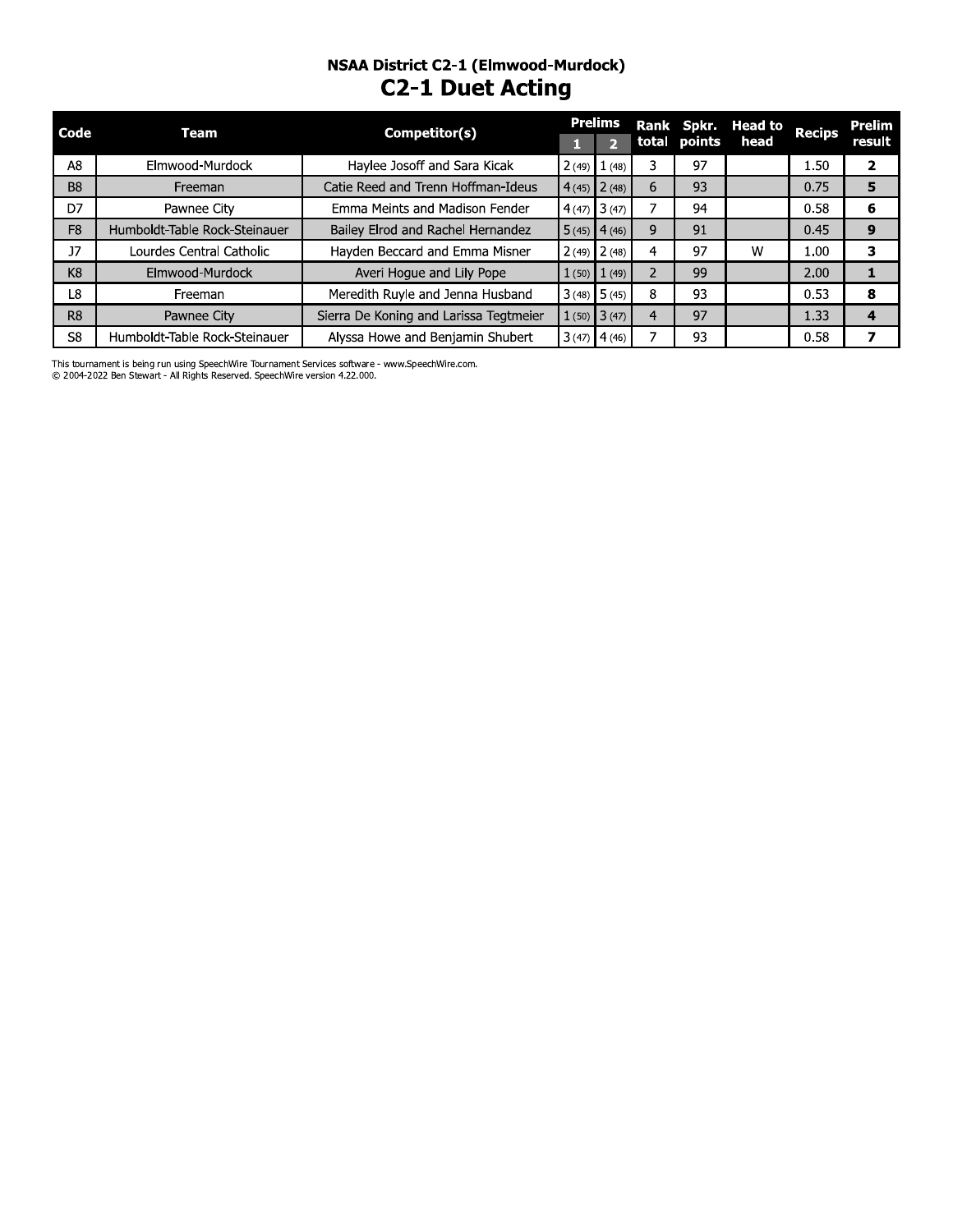## NSAA District C2-1 (Elmwood-Murdock) **C2-1 Entertainment Speaking**

| Code           | Team                          | Competitor(s)        |       | <b>Prelims</b> | <b>Rank</b> | Spkr.  | <b>Head to</b> |               | Prelim         |
|----------------|-------------------------------|----------------------|-------|----------------|-------------|--------|----------------|---------------|----------------|
|                |                               |                      |       |                | total       | points | head           | <b>Recips</b> | result         |
| A1             | Elmwood-Murdock               | Bri Ross             | 1(50) | 2(47)          | 3           | 97     |                | 1.50          | 3              |
| <b>B1</b>      | Freeman                       | Rebecca Ford         | 3(47) | 3(46)          | 6           | 93     |                | 0.66          | 6              |
| F1             | Humboldt-Table Rock-Steinauer | <b>Bailey Elrod</b>  | 5(45) | 4(45)          | 9           | 90     |                | 0.45          | 10             |
| G <sub>1</sub> | Johnson-Brock                 | Alex Greiner         | 1(49) | 5(45)          | 6           | 94     |                | 1.20          | 5              |
| J1             | Lourdes Central Catholic      | Lexis Bruns-Morris   | 5(46) | 4(45)          | 9           | 91     |                | 0.45          | 8              |
| K1             | Elmwood-Murdock               | <b>Riley Rose</b>    | 3(46) | 2(48)          | 5           | 94     |                | 0.83          |                |
| L1             | Freeman                       | Carter Furstenau     | 4(45) | 3(46)          |             | 91     |                | 0.58          |                |
| R1             | Pawnee City                   | Stella Hunzeker      | 2(48) | 1(49)          | 3           | 97     | W              | 1.50          | $\overline{2}$ |
| S1             | Humboldt-Table Rock-Steinauer | Benjamin Shubert     | 2(49) | 1(49)          | 3           | 98     |                | 1.50          |                |
| Z1             | Johnson-Brock                 | <b>Trinity Grant</b> | 4(47) | 5(44)          | 9           | 91     |                | 0.45          | 8              |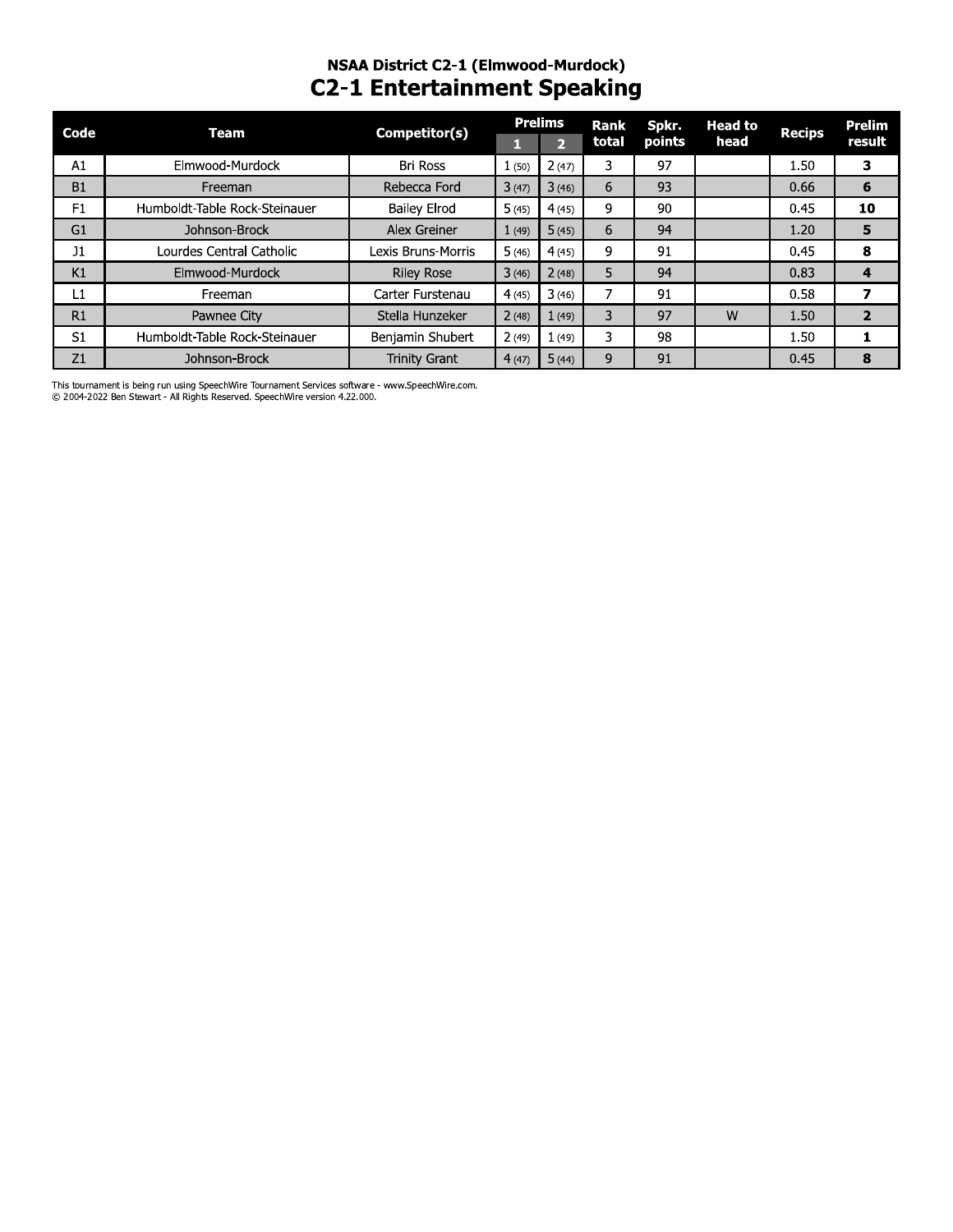# NSAA DISTrict C2-1 (Eimwood-Murdock) C2-1 Extemporaneous Speaking

| Code           | <b>Team</b>                   | Competitor(s)    | <b>Prelim</b><br>result |
|----------------|-------------------------------|------------------|-------------------------|
| A <sub>5</sub> | Elmwood-Murdock               | Marion Day       |                         |
| <b>B5</b>      | Freeman                       | Thies Richardson |                         |
| F <sub>5</sub> | Humboldt-Table Rock-Steinauer | Maelynn Bittner  |                         |
| K <sub>5</sub> | Elmwood-Murdock               | Grace Jacobson   |                         |
| L <sub>5</sub> | Freeman                       | Carter Furstenau |                         |
| R <sub>5</sub> | Pawnee City                   | Ashlynn Hartman  |                         |
| S5             | Humboldt-Table Rock-Steinauer | Aiden Worthey    |                         |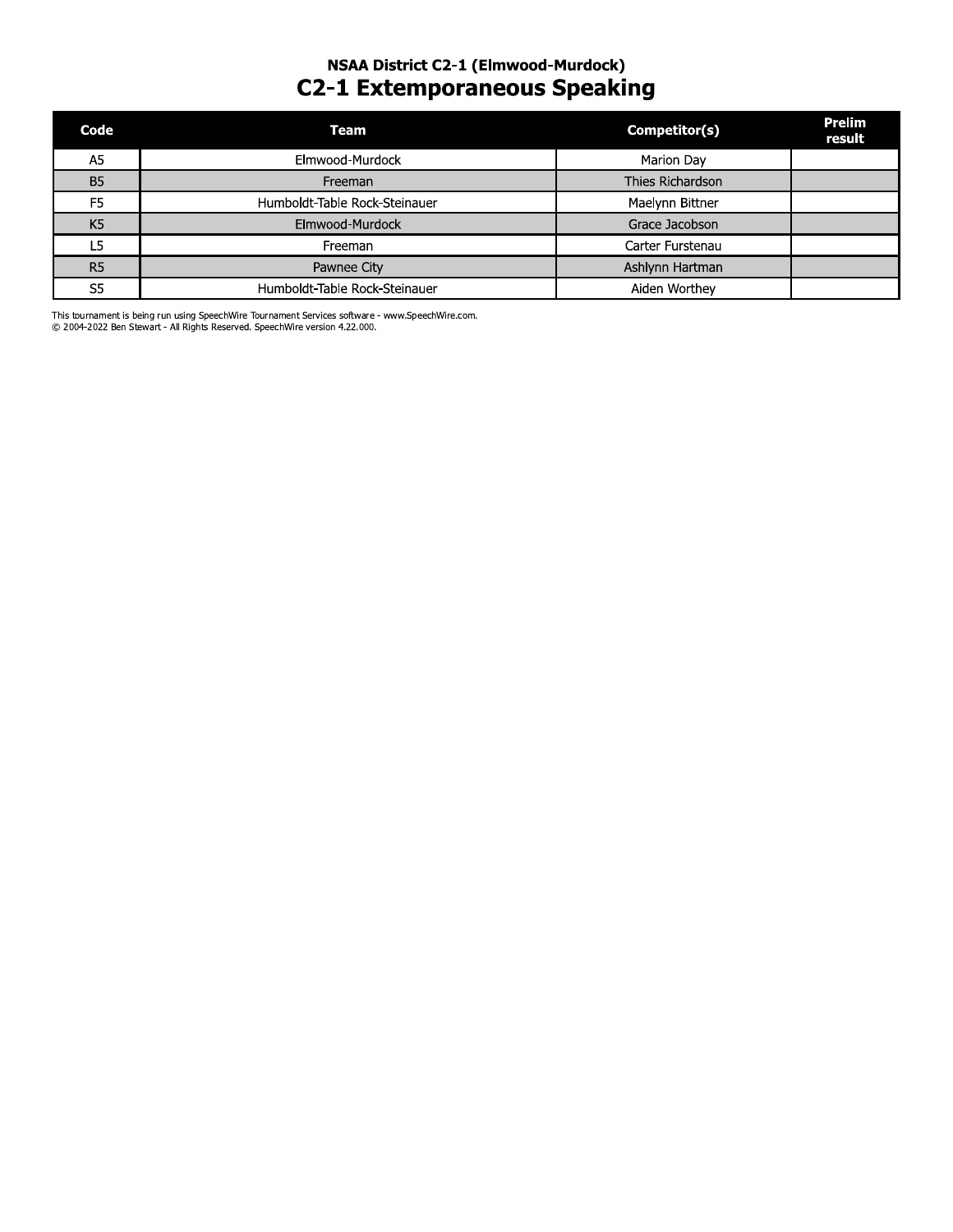# NSAA District C2-1 (Elmwood-Murdock)<br>C2-1 Informative Speaking

| Code           | Team                          | Competitor(s)   |       | <b>Prelims</b> | <b>Rank</b> | Spkr.         | <b>Head to</b> | <b>Recips</b> | <b>Prelim</b>  |
|----------------|-------------------------------|-----------------|-------|----------------|-------------|---------------|----------------|---------------|----------------|
|                |                               |                 |       | 2              | total       | <b>points</b> | head           |               | result         |
| A <sub>6</sub> | Elmwood-Murdock               | Mia Rikli       | 3(48) | 2(48)          | 5           | 96            |                | 0.83          | $\overline{2}$ |
| <b>B6</b>      | Freeman                       | Zach Robeson    | 4(46) | 1(49)          | 5           | 95            |                | 1.25          | 3              |
| F <sub>6</sub> | Humboldt-Table Rock-Steinauer | Ellie Schaardt  | 3(47) | 2(47)          | 5           | 94            | W              | 0.83          | 5              |
| J <sub>5</sub> | Lourdes Central Catholic      | Theresa Gygi    | 2(47) | 5(43)          |             | 90            |                | 0.70          | 8              |
| K6             | Elmwood-Murdock               | Katelyn Stewart | 1(50) | 4(45)          | 5           | 95            |                | 1.25          | 3              |
| L6             | Freeman                       | Grace VanEngen  | 1(49) | 1(49)          |             | 98            |                | 2.00          |                |
| R <sub>6</sub> | Pawnee City                   | Alex Farwell    | 2(48) | 3(46)          | 5           | 94            |                | 0.83          | 6              |
| S <sub>6</sub> | Humboldt-Table Rock-Steinauer | Alyssa Howe     | 4(46) | 3(46)          |             | 92            |                | 0.58          |                |
| Z <sub>5</sub> | Johnson-Brock                 | Abigail Hodges  | 5(44) | 4(44)          | 9           | 88            |                | 0.45          | 9              |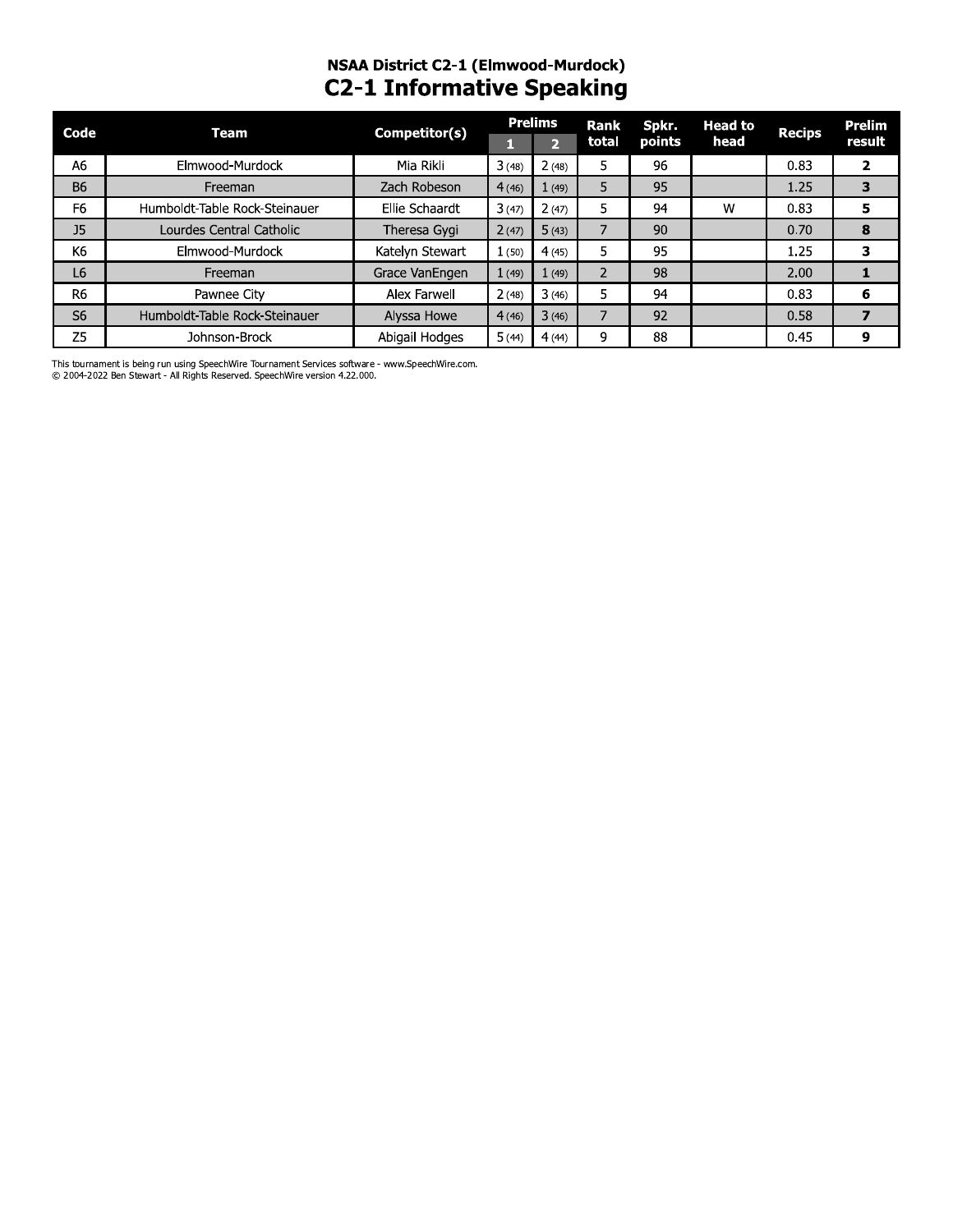## NSAA DISTrict C2-1 (Eimwood-Murdock) **C2-1 Oral Interpretation of Drama**

| Code           | <b>Team</b>                       | Competitor(s)                                                                                |                        | $\overline{2}$         |                | Prelims Rank Spkr.<br>total points | Head<br>to | <b>Recips</b> | Prelim<br>result |
|----------------|-----------------------------------|----------------------------------------------------------------------------------------------|------------------------|------------------------|----------------|------------------------------------|------------|---------------|------------------|
| A <sub>9</sub> | Elmwood-Murdock                   | Riley Rose, Kaitlynn Ashlock, Bri Ross, Haylee Josoff and Jack<br><b>Deibert</b>             | 1<br>(49)              | $\overline{2}$<br>(49) | 3              | 98                                 | head       | 1.50          | 3                |
| C <sub>3</sub> | Lourdes Central<br>Catholic       | Xander Monson, Trinity Salmons, Caroline Gay and Kellen Barker                               | 3<br>(46)              | 3<br>(47)              | 6              | 93                                 |            | 0.66          | 5                |
| G7             | Johnson-Brock                     | Kinsley Oestmann, Brooklyn Epler, Brooklyn Behrends, Anna<br>Lillenas and Christina Lillenas | 2<br>(48)              | 2<br>(48)              | 4              | 96                                 |            | 1.00          | 4                |
| J8             | Lourdes Central<br>Catholic       | Murphy Roby, Rylan Esser, Andrew Bakula, Evie Dorman and<br>Emma Misner                      | 3<br>(47)              | 3<br>(46)              | 6              | 93                                 |            | 0.66          | 5                |
| K9             | Elmwood-Murdock                   | Rylan Meyer, Sophie Frank, Wyatt Baker, Katelyn Stewart and<br>Hanna Josoff                  | 1<br>(49)              | (50)                   | $\overline{2}$ | 99                                 |            | 2.00          | 1                |
| L <sub>9</sub> | Freeman                           | Trenn Hoffman-Ideus, Braedon Otto, Faith Husband and Shelby<br>Ford                          | 4<br>(45)              | $\overline{4}$<br>(46) | 8              | 91                                 |            | 0.50          | $\overline{7}$   |
| R <sub>9</sub> | Pawnee City                       | Cameron Ottersberg, Cara Pierce, Anna Meints, Alyssa Pierce and<br>Madolyn Gottula           | $\overline{4}$<br>(44) | 4<br>(45)              | 8              | 89                                 |            | 0.50          | 8                |
| S <sub>9</sub> | Humboldt-Table Rock-<br>Steinauer | Clayton Howe, Rachel Hernandez, Jill Fankhauser and Allison<br>Vaughn                        | 5<br>(43)              | 5<br>(44)              | 10             | 87                                 |            | 0.40          | $\mathbf{9}$     |
| Z8             | Johnson-Brock                     | Skylar Witte, Kolbi Davis, Audrey Sandfort, Kade Davis and Alex<br>Greiner                   | $\overline{2}$<br>(48) | (50)                   | 3              | 98                                 | W          | 1.50          | $\mathbf{2}$     |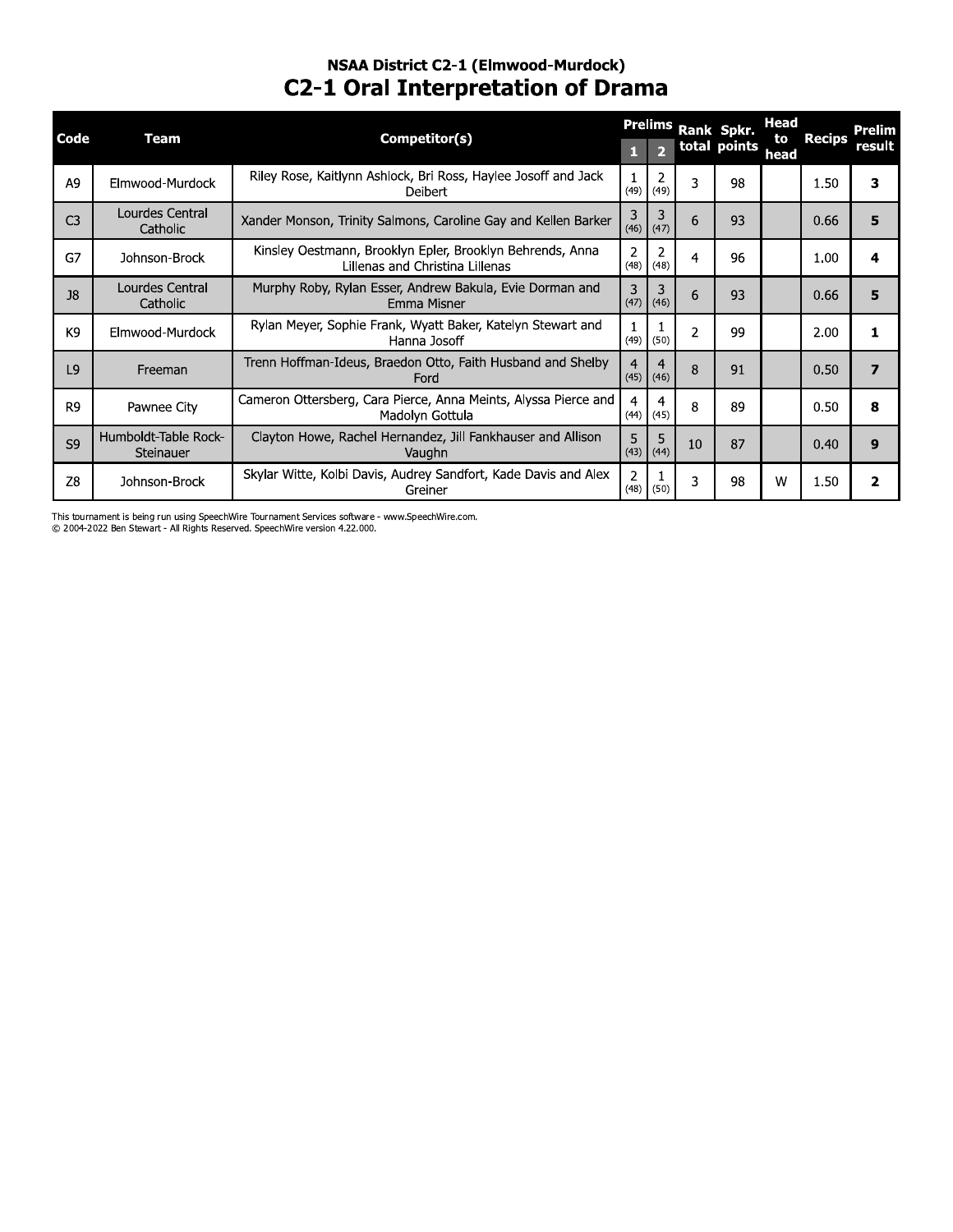## NSAA District C2-1 (Elmwood-Murdock) **C2-1 Oral Interpretation of Humorous Prose**

| Code           | Team                          | Competitor(s)      |       | <b>Prelims</b> | <b>Rank</b> | Spkr.  | <b>Head to</b> | <b>Recips</b> | <b>Prelim</b>  |
|----------------|-------------------------------|--------------------|-------|----------------|-------------|--------|----------------|---------------|----------------|
|                |                               |                    |       | $\mathbf{p}$   | total       | points | head           |               | result         |
| A7             | Elmwood-Murdock               | Wyatt Baker        | 1(49) | 1(50)          | 2           | 99     |                | 2.00          |                |
| <b>B7</b>      | Freeman                       | Meredith Ruyle     | 4(45) | 5(46)          | 9           | 91     |                | 0.45          | 10             |
| C <sub>2</sub> | Lourdes Central Catholic      | Xander Monson      | 3(46) | 5(46)          | 8           | 92     |                | 0.53          | 8              |
| D <sub>6</sub> | Pawnee City                   | <b>Emma Meints</b> | 5(45) | 4(48)          | 9           | 93     |                | 0.45          | 9              |
| <b>J6</b>      | Lourdes Central Catholic      | Reed Greger        | 4(48) | 1(50)          | 5           | 98     |                | 1.25          | 3              |
| K7             | Elmwood-Murdock               | Lily Pope          | 1(49) | 2(48)          | 3           | 97     |                | 1.50          | $\overline{2}$ |
| L7             | Freeman                       | Rebecca Ford       | 5(47) | 2(50)          |             | 97     |                | 0.70          | 6              |
| R7             | Pawnee City                   | Stella Hunzeker    | 2(48) | 3(48)          | 5           | 96     |                | 0.83          | 4              |
| S7             | Humboldt-Table Rock-Steinauer | Jill Fankhauser    | 2(47) | 3(49)          | 5           | 96     |                | 0.83          | 4              |
| Z6             | Johnson-Brock                 | Anna Lillenas      | 3(48) | 4(47)          |             | 95     |                | 0.58          | 7              |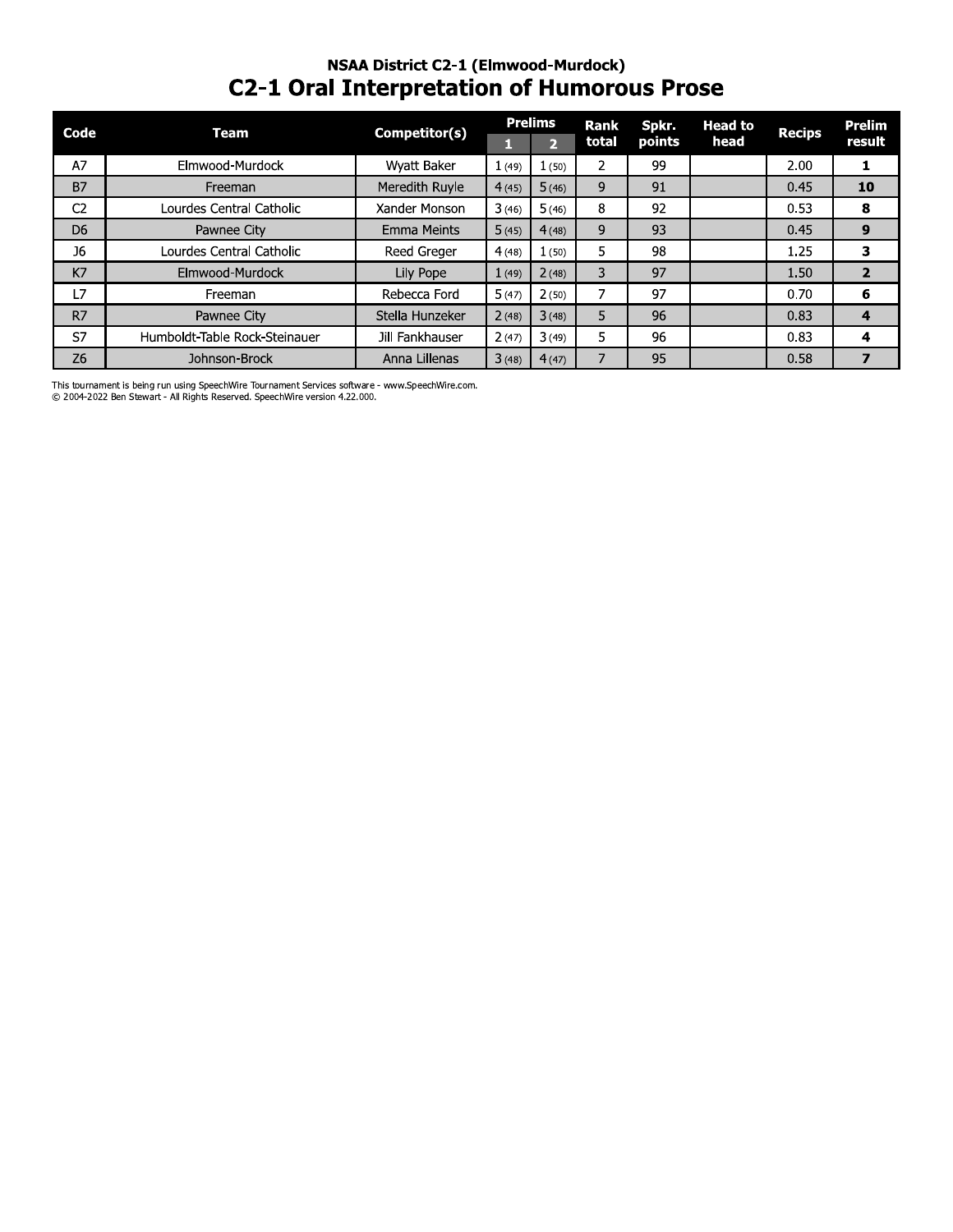### NSAA DISTrict C2-1 (Eimwood-Murdock) **C2-1 Oral Interpretation of Poetry**

|                | <b>NSAA District C2-1 (Elmwood-Murdock)</b><br><b>C2-1 Oral Interpretation of Poetry</b><br><b>Prelims</b><br><b>Rank</b><br>Spkr.<br><b>Head to</b> |                    |       |                |       |        |      |               |                         |  |  |  |  |
|----------------|------------------------------------------------------------------------------------------------------------------------------------------------------|--------------------|-------|----------------|-------|--------|------|---------------|-------------------------|--|--|--|--|
| Code           | <b>Team</b>                                                                                                                                          | Competitor(s)      |       |                |       |        |      | <b>Recips</b> | <b>Prelim</b>           |  |  |  |  |
|                |                                                                                                                                                      |                    | п     | $\overline{2}$ | total | points | head |               | result                  |  |  |  |  |
| A2             | Elmwood-Murdock                                                                                                                                      | Averi Hogue        | 2(48) | 2(48)          | 4     | 96     |      | 1.00          | 3                       |  |  |  |  |
| <b>B2</b>      | Freeman                                                                                                                                              | Shelby Ford        | 5(46) | 4(47)          | 9     | 93     |      | 0.45          | 9                       |  |  |  |  |
| C <sub>1</sub> | Lourdes Central Catholic                                                                                                                             | Cora Krog          | 3(47) | 5(45)          | 8     | 92     |      | 0.53          | 8                       |  |  |  |  |
| D <sub>2</sub> | Pawnee City                                                                                                                                          | Madison Fender     | 7(44) | 7(42)          | 14    | 86     |      | 0.28          | 13                      |  |  |  |  |
| F <sub>2</sub> | Humboldt-Table Rock-Steinauer                                                                                                                        | Sally Joyner       | 4(46) | 1(49)          | 5.    | 95     |      | 1.25          | 5                       |  |  |  |  |
| G <sub>2</sub> | Johnson-Brock                                                                                                                                        | Kinsley Oestmann   | 6(45) | 6(45)          | 12    | 90     |      | 0.34          | 11                      |  |  |  |  |
| J2             | Lourdes Central Catholic                                                                                                                             | Reed Greger        | 1(49) | 1(50)          | 2     | 99     |      | 2.00          | 1                       |  |  |  |  |
| K <sub>2</sub> | Elmwood-Murdock                                                                                                                                      | Kaitlynn Ashlock   | 2(48) | 3(49)          | 5     | 97     |      | 0.83          | 4                       |  |  |  |  |
| L <sub>2</sub> | Freeman                                                                                                                                              | <b>Summer Buss</b> | 1(50) | 3(47)          | 4     | 97     |      | 1.33          | $\mathbf{z}$            |  |  |  |  |
| R <sub>2</sub> | Pawnee City                                                                                                                                          | Alyssa Pierce      | 3(48) | 4(46)          | 7     | 94     |      | 0.58          | $\overline{\mathbf{z}}$ |  |  |  |  |
| S <sub>2</sub> | Humboldt-Table Rock-Steinauer                                                                                                                        | Mikkayla Flynn     | 5(46) | 2(49)          | 7     | 95     |      | 0.70          | 6                       |  |  |  |  |
| W1             | Southern                                                                                                                                             | Shelby March       | 4(46) | 5(46)          | 9     | 92     |      | 0.45          | 10                      |  |  |  |  |
| Z <sub>2</sub> | Johnson-Brock                                                                                                                                        | Brooklyn Epler     | 6(45) | 6(44)          | 12    | 89     |      | 0.34          | 12                      |  |  |  |  |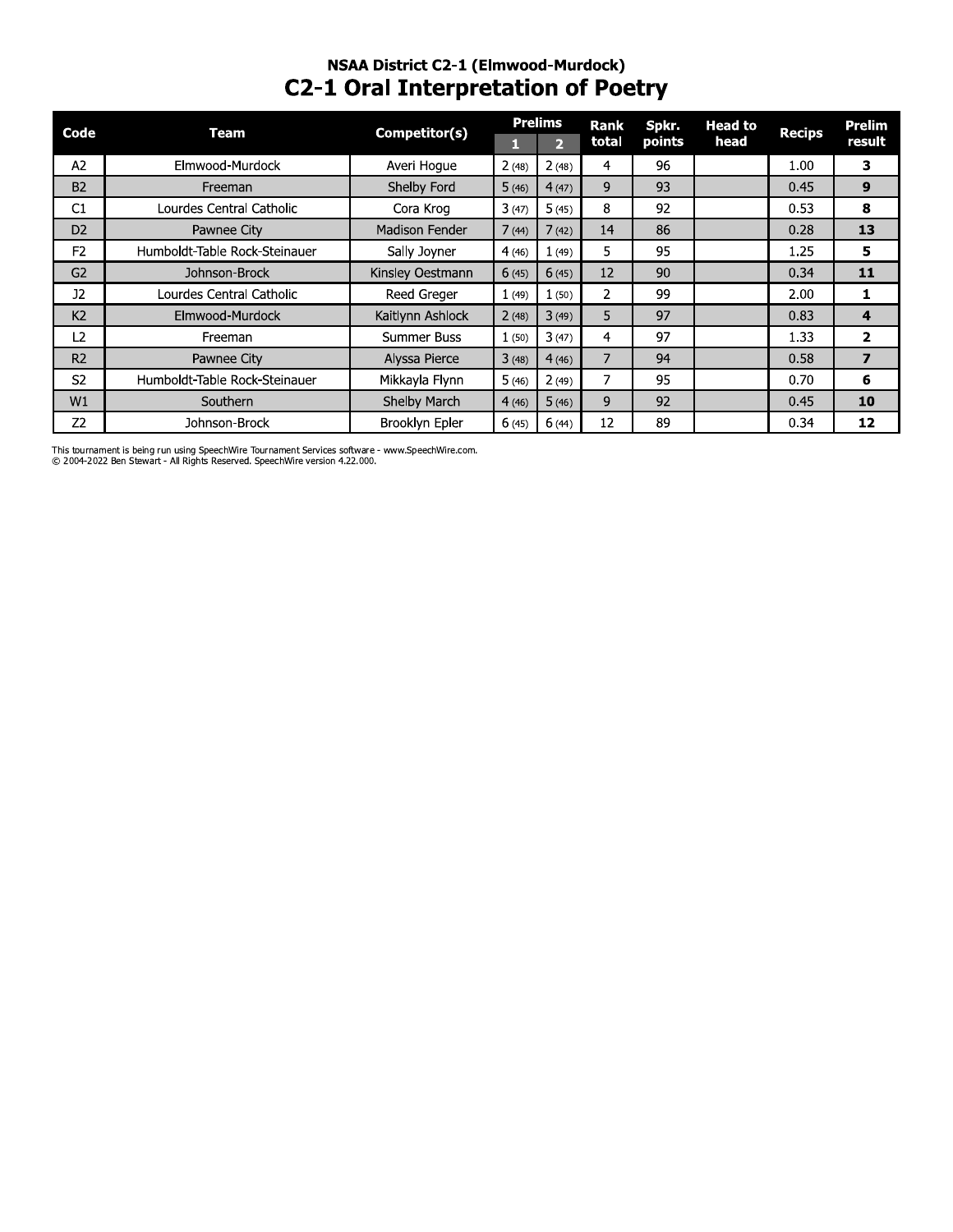# NSAA DISTrict C2-1 (Eimwood-Murdock) C2-1 Oral Interpretation or Serious Prose

|                |                               | <b>NSAA District C2-1 (Elmwood-Murdock)</b><br><b>C2-1 Oral Interpretation of Serious Prose</b> |       |                                  |                |                 |                        |               |                         |
|----------------|-------------------------------|-------------------------------------------------------------------------------------------------|-------|----------------------------------|----------------|-----------------|------------------------|---------------|-------------------------|
| Code           | Team                          | Competitor(s)                                                                                   |       | <b>Prelims</b><br>2 <sup>1</sup> | Rank<br>total  | Spkr.<br>points | <b>Head to</b><br>head | <b>Recips</b> | <b>Prelim</b><br>result |
| A <sub>3</sub> | Elmwood-Murdock               | Rylan Meyer                                                                                     | 4(45) | 4(45)                            | 8              | 90              |                        | 0.50          | 8                       |
| <b>B3</b>      | Freeman                       | Grace VanEngen                                                                                  | 2(46) | 3(47)                            | 5              | 93              |                        | 0.83          | 5                       |
| D <sub>3</sub> | Pawnee City                   | Taegan Rottman                                                                                  | 6(46) | 6(43)                            | 12             | 89              |                        | 0.34          | 11                      |
| F <sub>3</sub> | Humboldt-Table Rock-Steinauer | Ashlyn Holley                                                                                   | 5(47) | 5(44)                            | 10             | 91              |                        | 0.40          | 9                       |
| G <sub>3</sub> | Johnson-Brock                 | Christina Lillenas                                                                              | 5(43) | 5(46)                            | 10             | 89              |                        | 0.40          | 10                      |
| J <sub>3</sub> | Lourdes Central Catholic      | Theresa Gygi                                                                                    | 3(49) | 2(48)                            | 5              | 97              |                        | 0.83          | 4                       |
| K3             | Elmwood-Murdock               | Hanna Josoff                                                                                    | 4(48) | 3(48)                            | 7              | 96              |                        | 0.58          | 6                       |
| L3             | Freeman                       | Summer Buss                                                                                     | 2(50) | 1(49)                            | 3              | 99              |                        | 1.50          | $\overline{2}$          |
| R <sub>3</sub> | Pawnee City                   | Larissa Tegtmeier                                                                               | 1(49) | 2(48)                            | 3              | 97              |                        | 1.50          | 3                       |
| S <sub>3</sub> | Humboldt-Table Rock-Steinauer | Mikkayla Flynn                                                                                  | 3(45) | 4(46)                            | $\overline{7}$ | 91              |                        | 0.58          | $\overline{ }$          |
| Z <sub>3</sub> | Johnson-Brock                 | David Gerdes                                                                                    | 1(50) | 1(49)                            | $\overline{2}$ | 99              |                        | 2.00          | 1                       |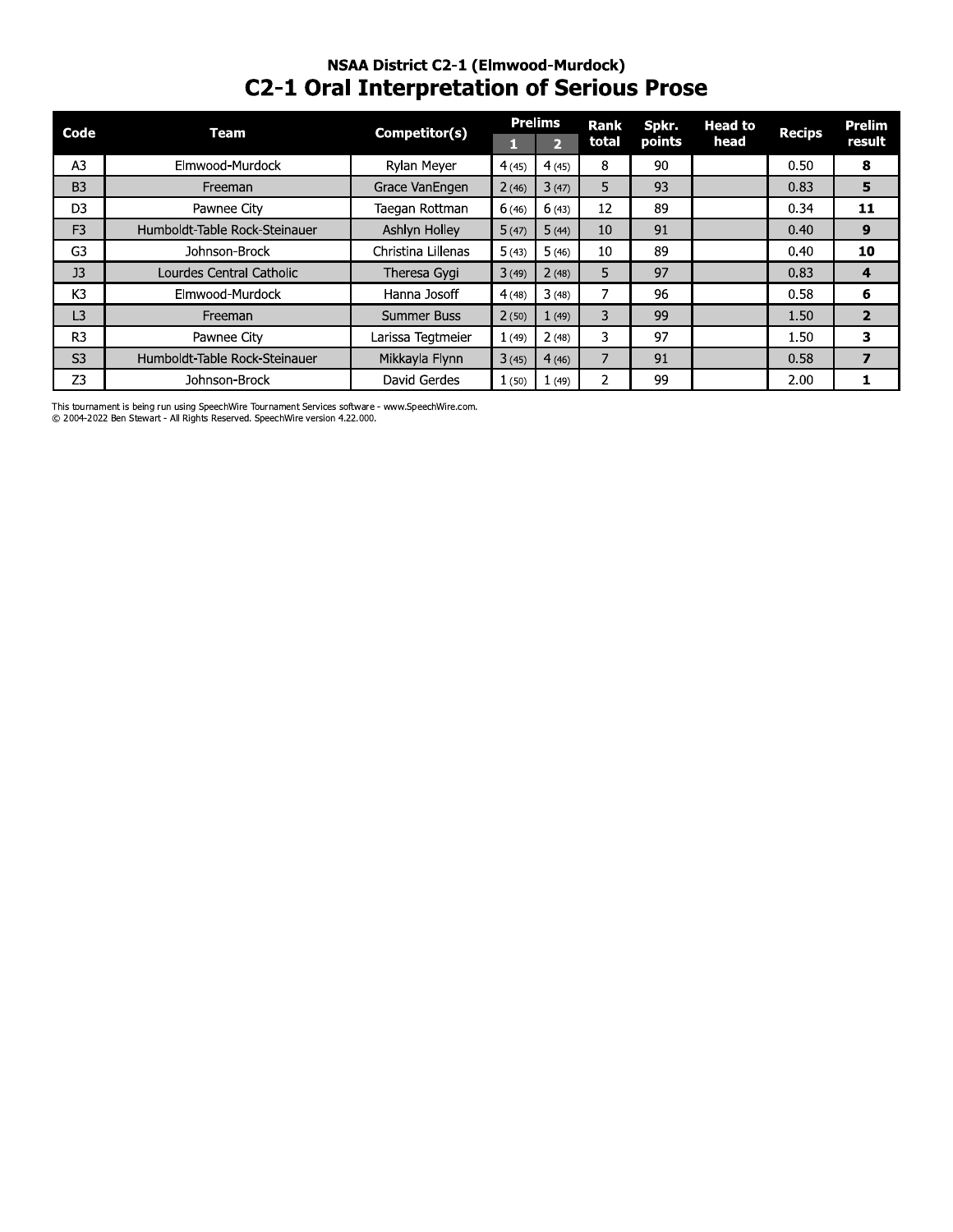# **NSAA District C2-1 (Elmwood-Murdock)**<br>C2-1 Persuasive Speaking

| Code           | Team                          | Competitor(s)    |       | <b>Prelims</b> | Rank  | Spkr.  | <b>Head to</b> | <b>Recips</b> | Prelim |
|----------------|-------------------------------|------------------|-------|----------------|-------|--------|----------------|---------------|--------|
|                |                               |                  |       | Ы              | total | points | head           |               | result |
| A4             | Elmwood-Murdock               | Will Platt       | 3(46) | 3(42)          | 6     | 88     |                | 0.66          |        |
| <b>B4</b>      | Freeman                       | Jenna Husband    | 1(49) | 2(48)          | 3     | 97     |                | 1.50          |        |
| D <sub>4</sub> | Pawnee City                   | Sierra De Koning | 4(45) | 4(40)          | 8     | 85     |                | 0.50          | 8      |
| F <sub>4</sub> | Humboldt-Table Rock-Steinauer | Maelynn Bittner  | 4(45) | 2(45)          | 6     | 90     |                | 0.75          | 6      |
| K4             | Elmwood-Murdock               | Macy Howard      | 2(47) | 4(44)          | 6     | 91     |                | 0.75          | 5      |
| L <sub>4</sub> | Freeman                       | Catie Reed       | 1(50) | 1(49)          |       | 99     |                | 2.00          |        |
| R <sub>4</sub> | Pawnee City                   | Ashlynn Hartman  | 2(47) | 1(49)          | 3     | 96     |                | 1.50          | 3      |
| S <sub>4</sub> | Humboldt-Table Rock-Steinauer | Sally Joyner     | 3(46) | 3(47)          | 6     | 93     |                | 0.66          | 4      |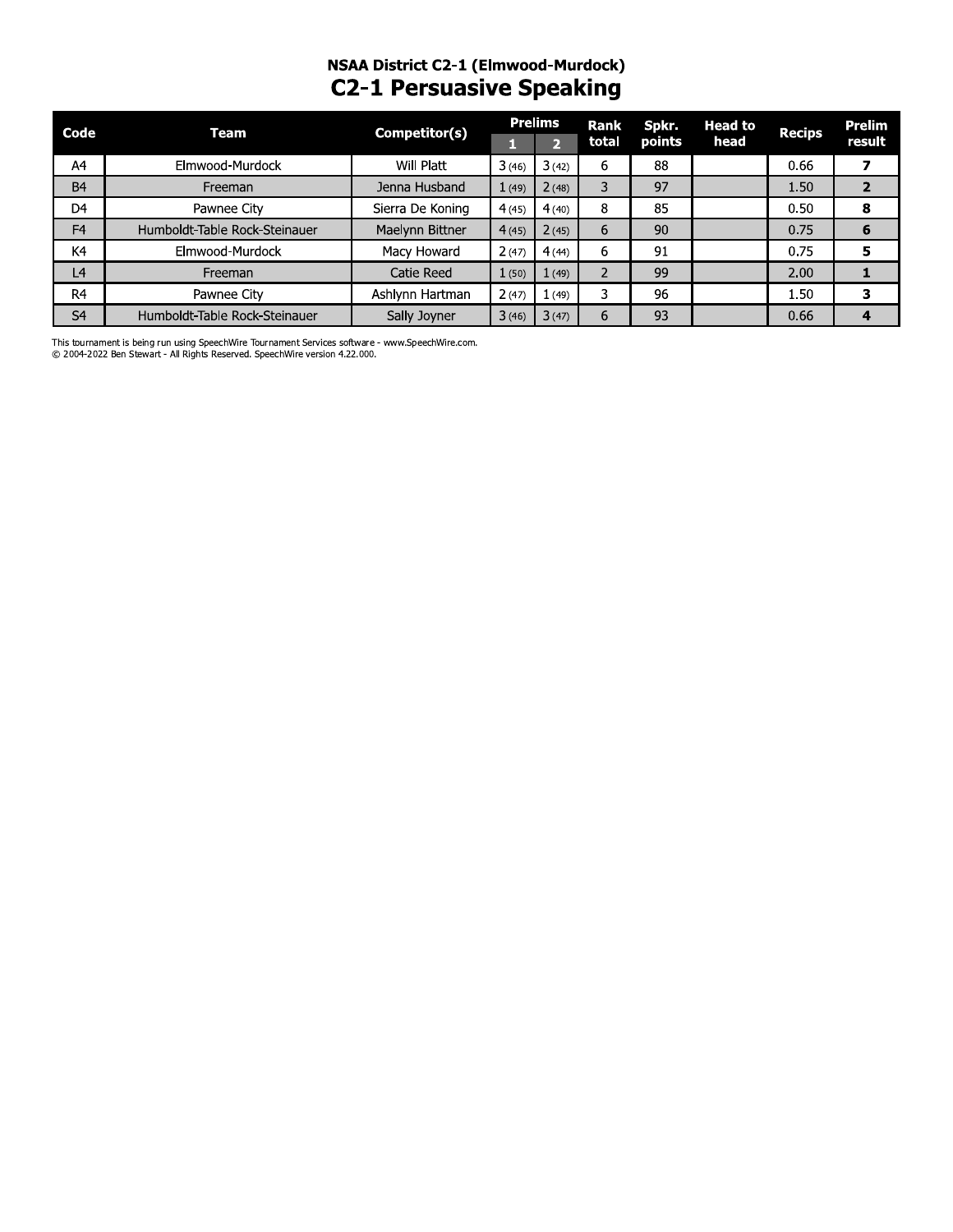#### NSAA District C2-1 (Elmwood-Murdock) **C2-1 Duet Acting Elimination round results**

#### **Final round**

| Code           | Name <sub>1</sub>                                | Team                        |        | <b>JUDGE5 JUDGE7</b> |    | Rank<br>total Recips |     | Spkr. Prelim Prelim<br>points Ranks Points |    | Head<br>to<br>head | <b>Playoff Place</b> |   |
|----------------|--------------------------------------------------|-----------------------------|--------|----------------------|----|----------------------|-----|--------------------------------------------|----|--------------------|----------------------|---|
| K <sub>8</sub> | Averi Hogue and Lily Pope                        | Elmwood-Murdock             | (50)   | (50)                 | 2  | 2.00                 | 100 | 2                                          | 99 |                    |                      |   |
| A <sub>8</sub> | Haylee Josoff and Sara Kicak                     | Elmwood-Murdock             | 2(49)  | 3(48)                | 5  | 0.83                 | 97  | 3                                          | 97 |                    |                      |   |
| R <sub>8</sub> | Sierra De Koning and Larissa<br><b>Teatmeier</b> | Pawnee City                 | 4 (48) | 2(49)                | 6  | 0.75                 | 97  | 4                                          | 97 |                    |                      |   |
| D7             | Emma Meints and Madison<br>Fender                | Pawnee City                 | 3(48)  | 5(46)                | 8  | 0.53                 | 94  | 7                                          | 94 |                    |                      |   |
| B <sub>8</sub> | Catie Reed and Trenn Hoffman-<br>Ideus           | Freeman                     | 5(46)  | 4(47)                | 9  | 0.45                 | 93  | 6                                          | 93 |                    |                      | 5 |
| J7             | Hayden Beccard and Emma<br>Misner                | Lourdes Central<br>Catholic | 6(46)  | 6(45)                | 12 | 0.34                 | 91  | $\overline{4}$                             | 97 |                    |                      | 6 |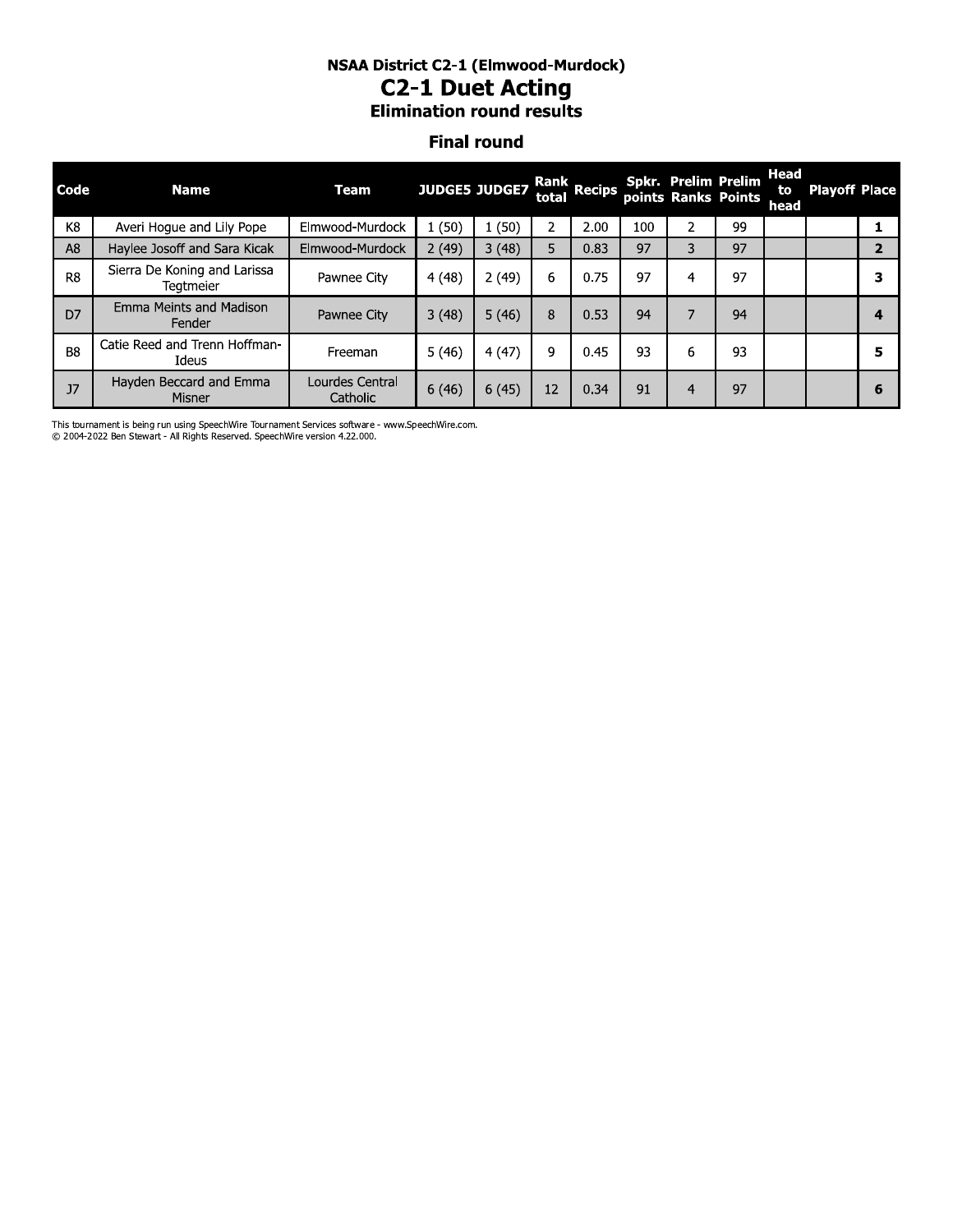# NSAA District C2-1 (Elmwood-Murdock) **C2-1 Entertainment Speaking**<br>Elimination round results

#### **Final round**

| Code | <b>Name</b>       | Team                                           |       | JUDGE4 JUDGE11 Rank Recips Spkr. Prelim Prelim Head to Playoff Place<br>points Ranks Points head |    |                |    |    |  |   |
|------|-------------------|------------------------------------------------|-------|--------------------------------------------------------------------------------------------------|----|----------------|----|----|--|---|
| K1   | <b>Riley Rose</b> | Elmwood-Murdock                                | 1(49) | (48)                                                                                             | ∍  | 1.50           | 97 | 94 |  |   |
| R1   | Stella Hunzeker   | Pawnee City                                    | 4(46) | (49)                                                                                             | 5  | $1.25^{\circ}$ | 95 | 97 |  |   |
| S1   |                   | Benjamin Shubert Humboldt-Table Rock-Steinauer | 2(48) | 3(47)                                                                                            |    | 0.83           | 95 | 98 |  |   |
| A1   | <b>Bri Ross</b>   | Elmwood-Murdock                                | 3(47) | 5(44)                                                                                            | 8  | 0.53           | 91 | 97 |  |   |
| G1   | Alex Greiner      | Johnson-Brock                                  | 5(45) | 4(45)                                                                                            | 9  | 0.45           | 90 | 94 |  |   |
| B1   | Rebecca Ford      | Freeman                                        | 6(45) | 6(44)                                                                                            | 12 | 0.34           | 89 | 93 |  | ю |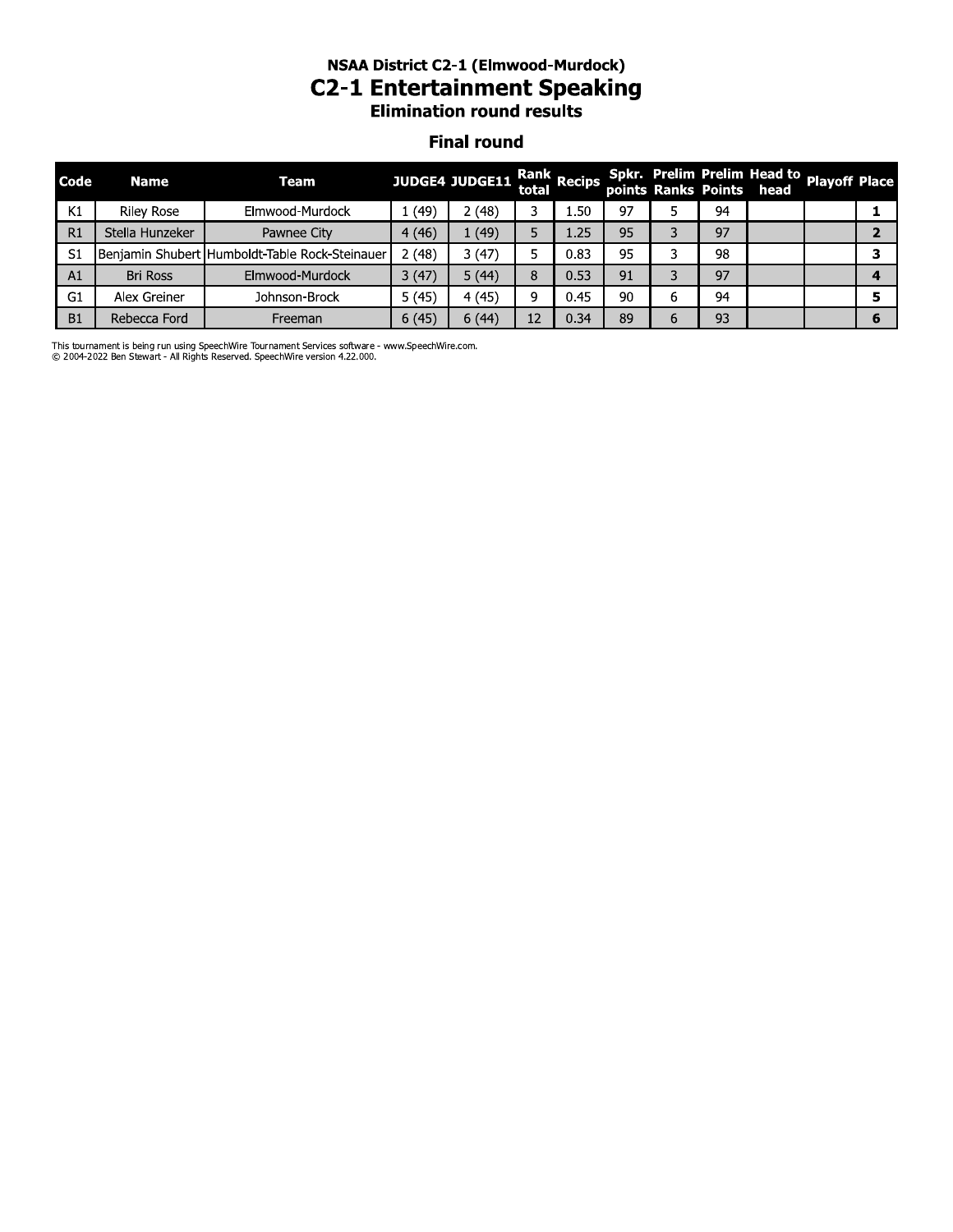### NSAA DISTrict C2-1 (Eimwood-Murdock) C2-1 Extemporaneous Speaking **Elimination round results**

#### **Final round**

|                | <b>NSAA District C2-1 (Elmwood-Murdock)</b><br><b>C2-1 Extemporaneous Speaking</b><br><b>Elimination round results</b> |                               |                      |        |    |                      |    |  |  |                                                                       |  |                |  |
|----------------|------------------------------------------------------------------------------------------------------------------------|-------------------------------|----------------------|--------|----|----------------------|----|--|--|-----------------------------------------------------------------------|--|----------------|--|
|                | <b>Final round</b>                                                                                                     |                               |                      |        |    |                      |    |  |  |                                                                       |  |                |  |
| Code           | <b>Name</b>                                                                                                            | Team                          | <b>JUDGE2 JUDGE4</b> |        |    | Rank<br>total Recips |    |  |  | Spkr. Prelim Prelim Head to Playoff Place<br>points Ranks Points head |  |                |  |
| <b>B5</b>      | Thies Richardson                                                                                                       | Freeman                       | 1(48)                | 3(46)  | 4  | 1.33                 | 94 |  |  |                                                                       |  | 1              |  |
| L <sub>5</sub> | Carter Furstenau                                                                                                       | Freeman                       | 2(47)                | 2(47)  | 4  | 1.00                 | 94 |  |  |                                                                       |  | $\overline{2}$ |  |
| R <sub>5</sub> | Ashlynn Hartman                                                                                                        | Pawnee City                   | 4 (44)               | . (49) | 5  | 1.25                 | 93 |  |  |                                                                       |  | 3              |  |
| S <sub>5</sub> | Aiden Worthey                                                                                                          | Humboldt-Table Rock-Steinauer | 3(45)                | 5(44)  | 8  | 0.53                 | 89 |  |  |                                                                       |  | 4              |  |
| F <sub>5</sub> | Maelynn Bittner                                                                                                        | Humboldt-Table Rock-Steinauer | 6(43)                | 4(45)  | 10 | 0.42                 | 88 |  |  |                                                                       |  | 5              |  |
| K <sub>5</sub> | Grace Jacobson                                                                                                         | Elmwood-Murdock               | 5(44)                | (43)   | 12 | 0.34                 | 87 |  |  |                                                                       |  | 6              |  |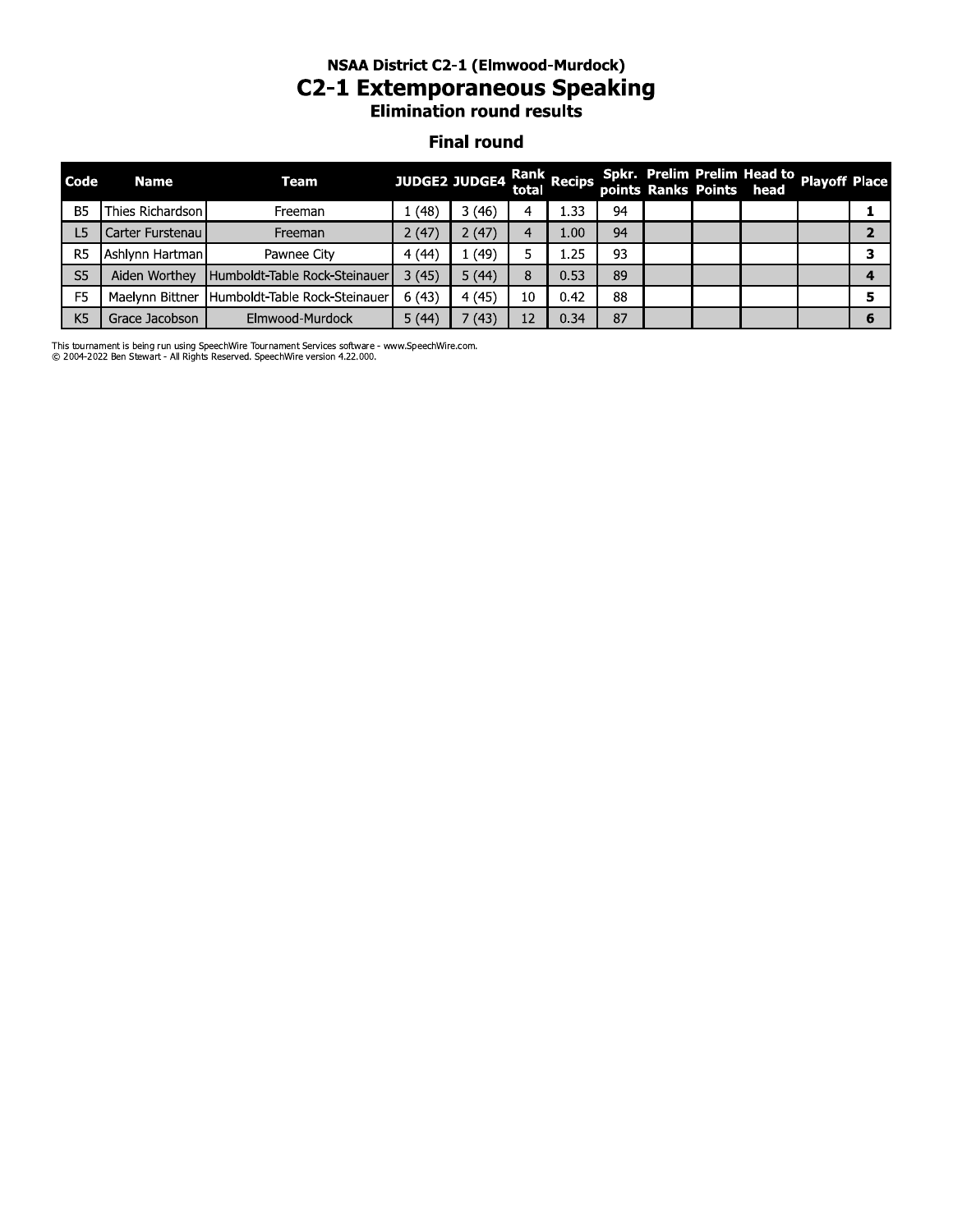# NSAA DISTrict C2-1 (Eimwood-Murdock) C2-1 Informative Speaking

#### **Final round**

|                | <b>NSAA District C2-1 (Elmwood-Murdock)</b><br><b>C2-1 Informative Speaking</b><br><b>Elimination round results</b> |                               |       |               |             |             |    |   |    |                                                         |                      |                |  |
|----------------|---------------------------------------------------------------------------------------------------------------------|-------------------------------|-------|---------------|-------------|-------------|----|---|----|---------------------------------------------------------|----------------------|----------------|--|
|                | <b>Final round</b>                                                                                                  |                               |       |               |             |             |    |   |    |                                                         |                      |                |  |
| Code           | <b>Name</b>                                                                                                         | Team                          |       | JUDGE8 JUDGE2 | total       | Rank Recips |    |   |    | Spkr. Prelim Prelim Head to<br>points Ranks Points head | <b>Playoff Place</b> |                |  |
| L6             | Grace VanEngen                                                                                                      | Freeman                       | 1(50) | 1(48)         | $2^{\circ}$ | 2.00        | 98 | 2 | 98 |                                                         |                      | 1              |  |
| F <sub>6</sub> | Ellie Schaardt                                                                                                      | Humboldt-Table Rock-Steinauer | 2(49) | 2(47)         | 4           | 1.00        | 96 | 5 | 94 |                                                         |                      | $\overline{2}$ |  |
| <b>B6</b>      | Zach Robeson                                                                                                        | Freeman                       | 3(48) | 4(45)         | 7           | 0.58        | 93 | 5 | 95 |                                                         |                      | 3              |  |
| R <sub>6</sub> | Alex Farwell                                                                                                        | Pawnee City                   | 6(46) | 3(46)         | 9           | 0.50        | 92 | 5 | 94 |                                                         |                      | 4              |  |
| A6             | Mia Rikli                                                                                                           | Elmwood-Murdock               | 4(47) | 5(44)         | 9           | 0.45        | 91 | 5 | 96 |                                                         |                      | 5              |  |
| K <sub>6</sub> | Katelyn Stewart                                                                                                     | Elmwood-Murdock               | 5(46) | 6(44)         | 11          | 0.37        | 90 | 5 | 95 |                                                         |                      | 6              |  |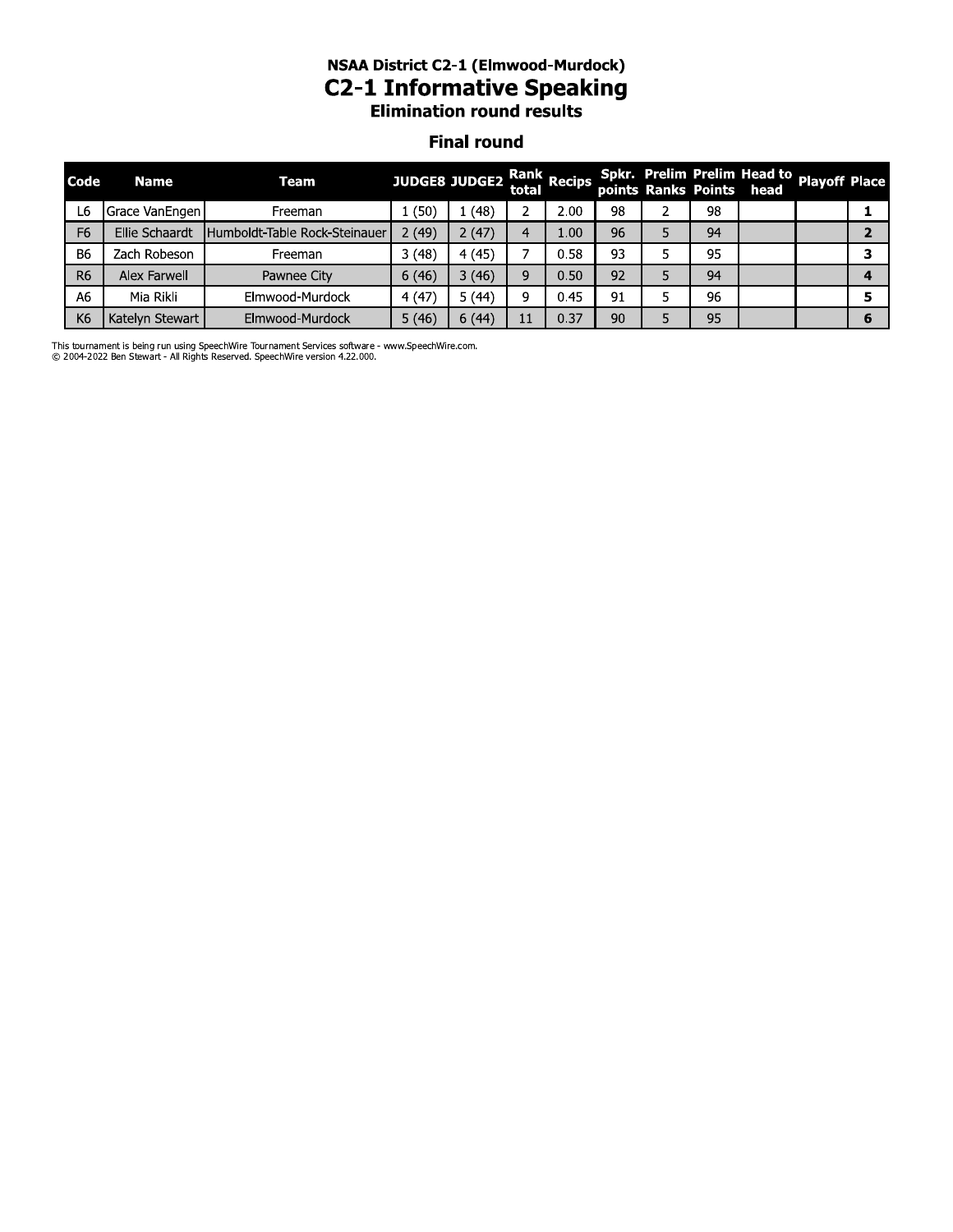#### NSAA DISTrict C2-1 (Eimwood-Murdock) **C2-1 Oral Interpretation of Drama Elimination round results**

#### **Final round**

|                |                                                                                                 | NSAA DISTRICT CZ-1 (EIMWOOG-MUROCK)<br>C2-1 Oral Interpretation of Drama |       | <b>Elimination round results</b> |                |             |    |                                            |    |                           |                      |                |
|----------------|-------------------------------------------------------------------------------------------------|--------------------------------------------------------------------------|-------|----------------------------------|----------------|-------------|----|--------------------------------------------|----|---------------------------|----------------------|----------------|
|                |                                                                                                 |                                                                          |       | <b>Final round</b>               |                |             |    |                                            |    |                           |                      |                |
| Code           | <b>Name</b>                                                                                     | <b>Team</b>                                                              |       | <b>JUDGE9 JUDGE10</b>            | total          | Rank Recips |    | Spkr. Prelim Prelim<br>points Ranks Points |    | <b>Head</b><br>to<br>head | <b>Playoff Place</b> |                |
| Z8             | Skylar Witte, Kolbi Davis, Audrey<br>Sandfort, Kade Davis and Alex Greiner                      | Johnson-<br><b>Brock</b>                                                 | 1(50) | 2(49)                            | 3              | 1.50        | 99 | 3                                          | 98 |                           |                      | 1              |
| A <sub>9</sub> | Riley Rose, Kaitlynn Ashlock, Bri Ross,<br>Haylee Josoff and Jack Deibert                       | Elmwood-<br><b>Murdock</b>                                               | 3(47) | 1(49)                            | $\overline{4}$ | 1.33        | 96 | 3                                          | 98 |                           |                      | $\overline{2}$ |
| K9             | Rylan Meyer, Sophie Frank, Wyatt<br>Baker, Katelyn Stewart and Hanna<br>Josoff                  | Elmwood-<br>Murdock                                                      | 2(49) | 3(48)                            | 5              | 0.83        | 97 | $\overline{2}$                             | 99 |                           |                      | 3              |
| J8             | Murphy Roby, Rylan Esser, Andrew<br>Bakula, Evie Dorman and Emma<br>Misner                      | Lourdes<br>Central<br>Catholic                                           | 4(46) | 4(47)                            | 8              | 0.50        | 93 | 6                                          | 93 |                           |                      | 4              |
| G7             | Kinsley Oestmann, Brooklyn Epler,<br>Brooklyn Behrends, Anna Lillenas and<br>Christina Lillenas | Johnson-<br><b>Brock</b>                                                 | 5(46) | 5(46)                            | 10             | 0.40        | 92 | $\overline{a}$                             | 96 |                           |                      | 5              |
| C <sub>3</sub> | Xander Monson, Trinity Salmons,<br>Caroline Gay and Kellen Barker                               | Lourdes<br>Central<br>Catholic                                           | 6(45) | 6(45)                            | 12             | 0.34        | 90 | 6                                          | 93 |                           |                      | 6              |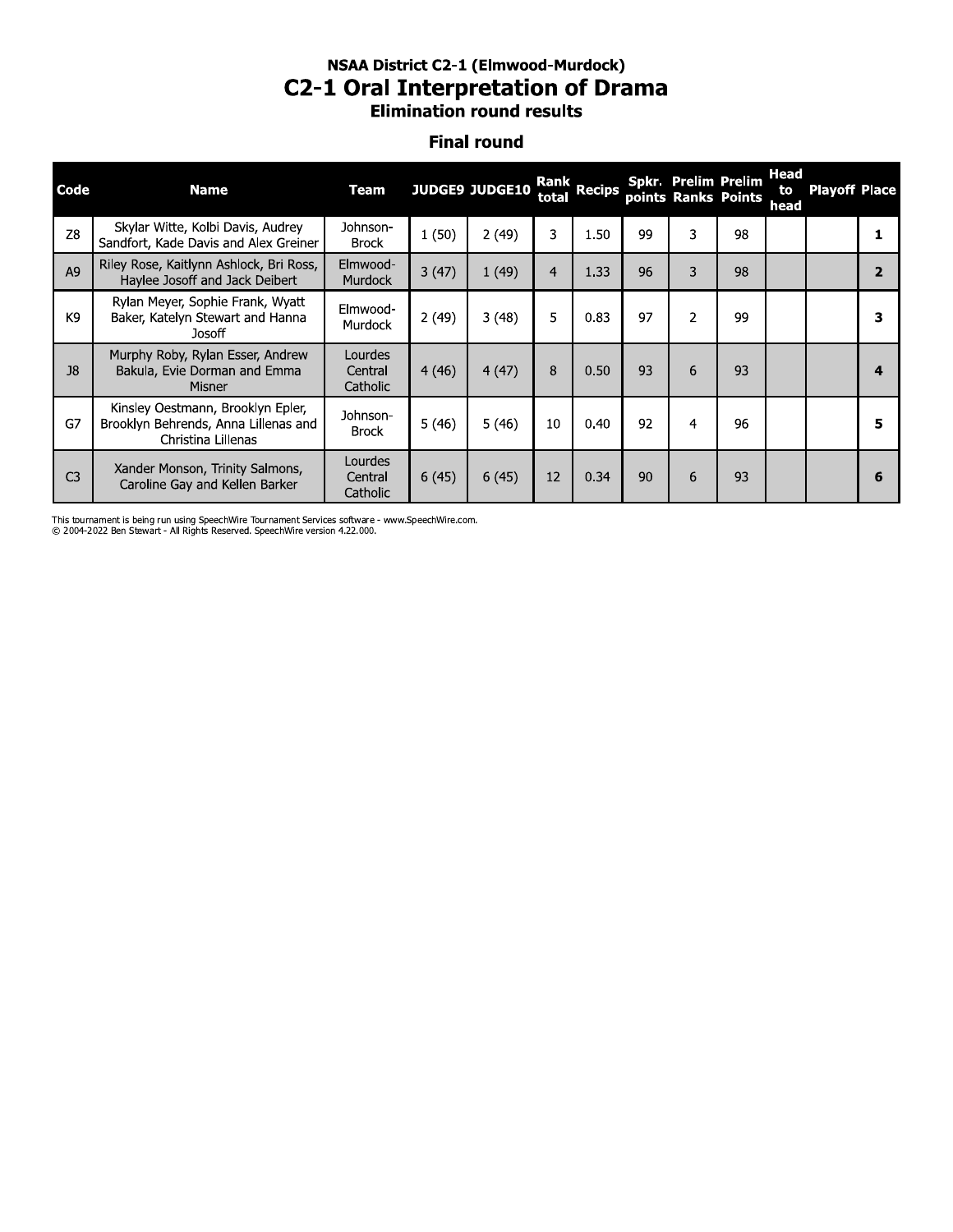#### NSAA DISTrict C2-1 (Eimwood-Murdock) C2-1 Oral Interpretation or Humorous Prose **Elimination round results**

#### **Final round**

|                | <b>NSAA District C2-1 (Elmwood-Murdock)</b><br><b>C2-1 Oral Interpretation of Humorous Prose</b><br><b>Elimination round results</b> |                                               |       |                |       |             |    |   |    |                                                                       |  |                |  |
|----------------|--------------------------------------------------------------------------------------------------------------------------------------|-----------------------------------------------|-------|----------------|-------|-------------|----|---|----|-----------------------------------------------------------------------|--|----------------|--|
|                | <b>Final round</b>                                                                                                                   |                                               |       |                |       |             |    |   |    |                                                                       |  |                |  |
| Code           | <b>Name</b>                                                                                                                          | Team                                          |       | JUDGE7 JUDGE11 | total | Rank Recips |    |   |    | Spkr. Prelim Prelim Head to Playoff Place<br>points Ranks Points head |  |                |  |
| K7             | Lily Pope                                                                                                                            | Elmwood-Murdock                               | 3(48) | 1(49)          | 4     | 1.33        | 97 | 3 | 97 |                                                                       |  | 1              |  |
| R7             | <b>I</b> Stella Hunzeker                                                                                                             | Pawnee City                                   | 1(50) | 3(47)          | 4     | 1.33        | 97 | 5 | 96 |                                                                       |  | $\overline{2}$ |  |
| A7             | Wyatt Baker                                                                                                                          | Elmwood-Murdock                               | 2(49) | 2(48)          | 4     | 1.00        | 97 | 2 | 99 |                                                                       |  | 3              |  |
| J <sub>6</sub> | <b>Reed Greger</b>                                                                                                                   | Lourdes Central Catholic                      | 5(46) | 4(46)          | 9     | 0.45        | 92 | 5 | 98 |                                                                       |  | 4              |  |
| S7             |                                                                                                                                      | Jill Fankhauser Humboldt-Table Rock-Steinauer | 4(47) | 5(45)          | 9     | 0.45        | 92 | 5 | 96 |                                                                       |  | 5              |  |
| L7             | Rebecca Ford                                                                                                                         | Freeman                                       | 6(45) | 6(44)          | 12    | 0.34        | 89 |   | 97 |                                                                       |  | 6              |  |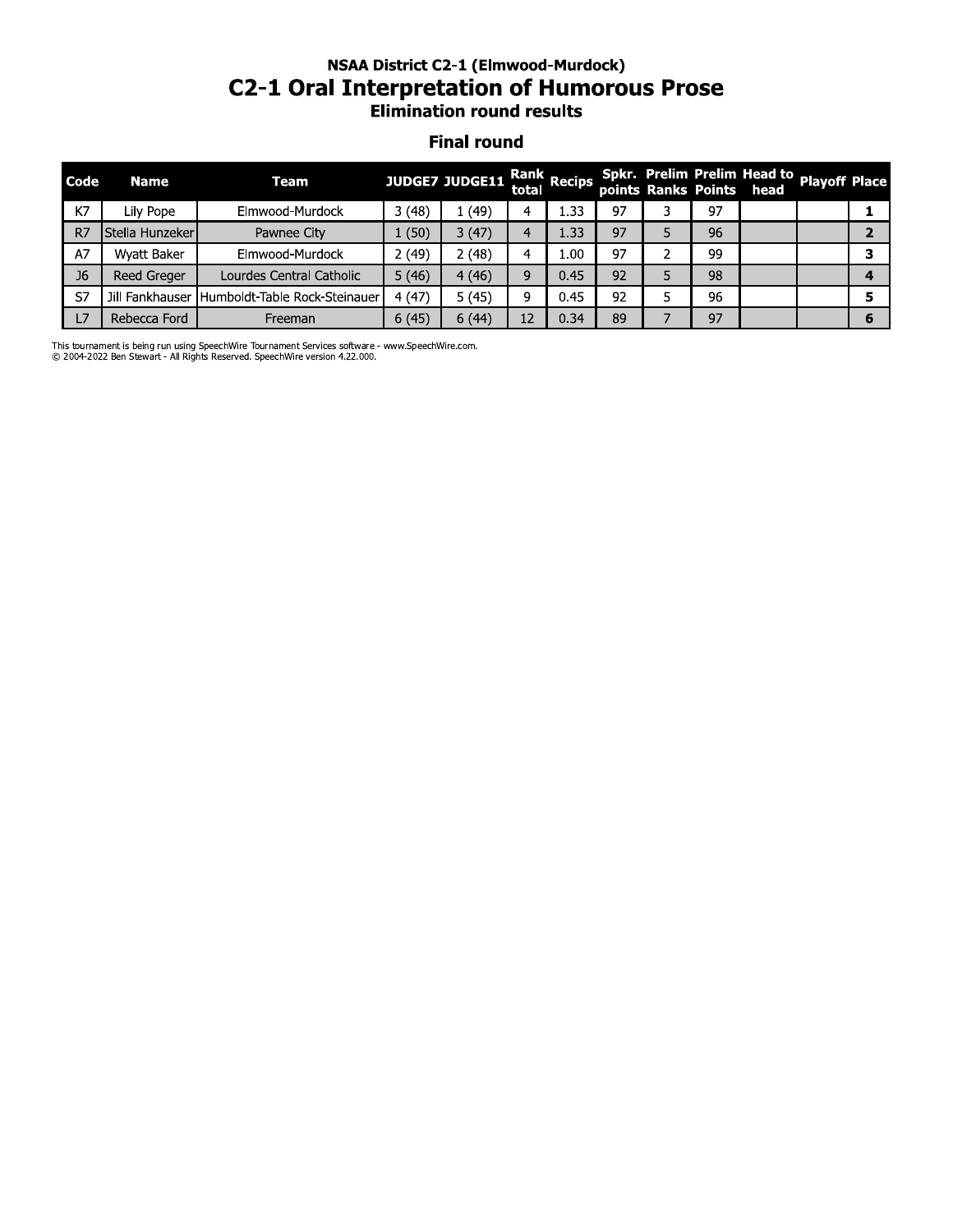# NSAA District C2-1 (Elmwood-Murdock) **C2-1 Oral Interpretation of Poetry**<br>Elimination round results

#### **Final round**

| Code           | <b>Name</b>      | Team                          | JUDGE6 JUDGE1 Rank Recips |       |    |      |    |   |    | Spkr. Prelim Prelim Head to Playoff Place<br>points Ranks Points head |   |
|----------------|------------------|-------------------------------|---------------------------|-------|----|------|----|---|----|-----------------------------------------------------------------------|---|
| 12             | Reed Greger      | Lourdes Central Catholic      | 1(50)                     | (49)  |    | 2.00 | 99 |   | 99 |                                                                       |   |
| A <sub>2</sub> | Averi Hoque      | Elmwood-Murdock               | 2(49)                     | 2(48) | 4  | 1.00 | 97 | 4 | 96 |                                                                       |   |
| L <sub>2</sub> | Summer Buss      | Freeman                       | 3(48)                     | 3(47) | 6  | 0.66 | 95 | 4 | 97 |                                                                       |   |
| K <sub>2</sub> | Kaitlynn Ashlock | Elmwood-Murdock               | 4(47)                     | 4(47) | 8  | 0.50 | 94 |   | 97 |                                                                       |   |
| S <sub>2</sub> | Mikkayla Flynn   | Humboldt-Table Rock-Steinauer | 5(47)                     | 5(46) | 10 | 0.40 | 93 |   | 95 |                                                                       |   |
| F <sub>2</sub> | Sally Joyner     | Humboldt-Table Rock-Steinauer | 6(46)                     | 6(45) | 12 | 0.34 | 91 |   | 95 |                                                                       | 6 |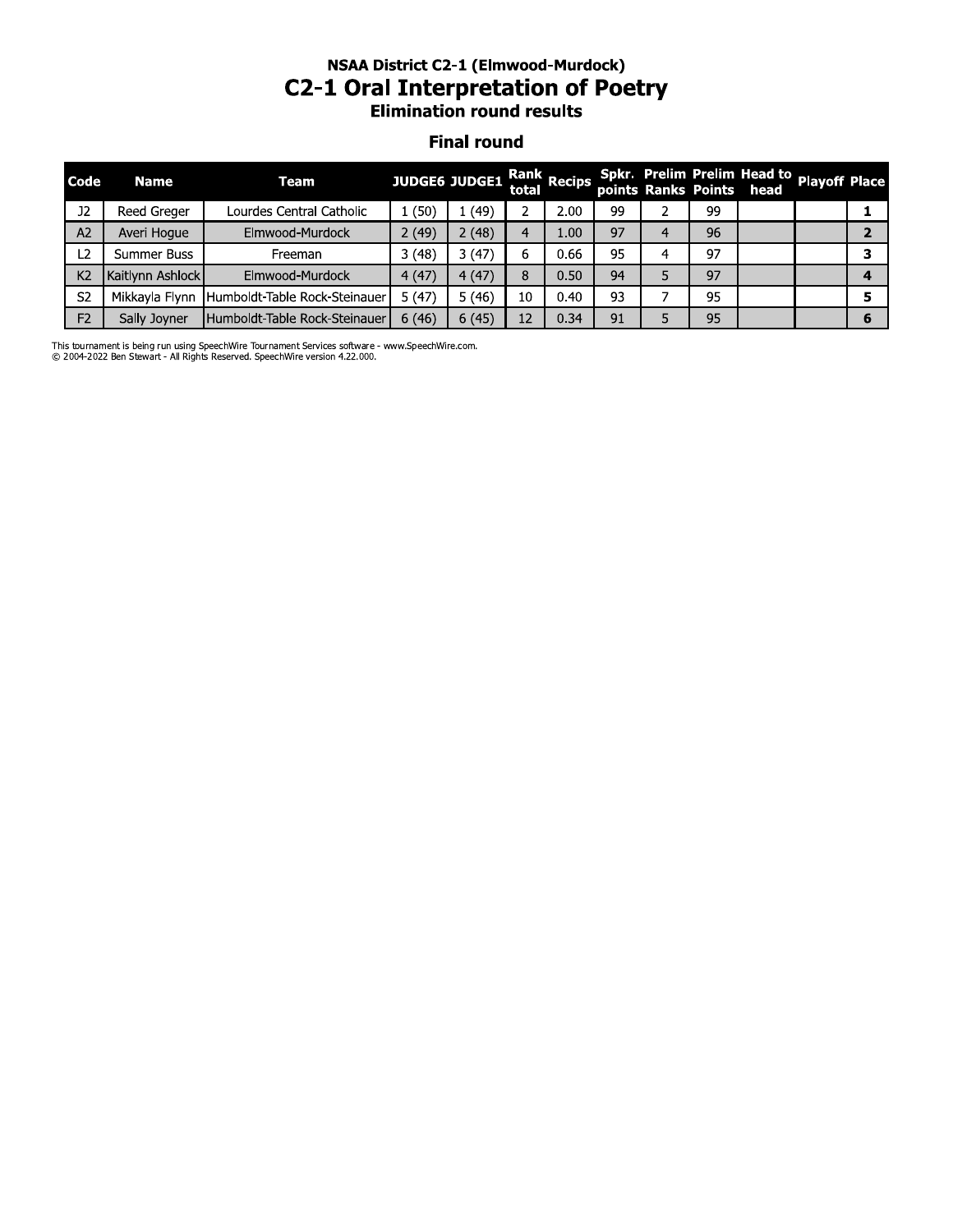#### NSAA DISTrict C2-1 (Eimwood-Murdock) C2-1 Oral Interpretation or Serious Prose **Elimination round results**

#### **Final round**

| Code           | <b>Name</b>       | <b>Team</b>              | <b>JUDGE6 JUDGE1</b> |       | total | Rank Recips |    |   |    | Spkr. Prelim Prelim Head to Playoff Place<br>points Ranks Points head |                |
|----------------|-------------------|--------------------------|----------------------|-------|-------|-------------|----|---|----|-----------------------------------------------------------------------|----------------|
| L <sub>3</sub> | Summer Buss       | Freeman                  | 1(50)                | 2(48) | 3     | 1.50        | 98 | 3 | 99 |                                                                       | 1              |
| R <sub>3</sub> | Larissa Tegtmeier | Pawnee City              | 2(49)                | 1(49) | 3     | 1.50        | 98 | 3 | 97 |                                                                       | $\overline{2}$ |
| Z <sub>3</sub> | David Gerdes      | Johnson-Brock            | 4(46)                | 3(47) | 7     | 0.58        | 93 | 2 | 99 |                                                                       | 3              |
|                | Hanna Josoff      | Elmwood-Murdock          | 3(47)                | 6(46) | 9     | 0.50        | 93 | 7 | 96 |                                                                       | 4              |
|                | Theresa Gygi      | Lourdes Central Catholic | 6(45)                | 4(48) | 10    | 0.42        | 93 | 5 | 97 |                                                                       | 5              |
|                | Grace VanEngen    | Freeman                  | 5(45)                | 5(46) | 10    | 0.40        | 91 | 5 | 93 |                                                                       | 6              |